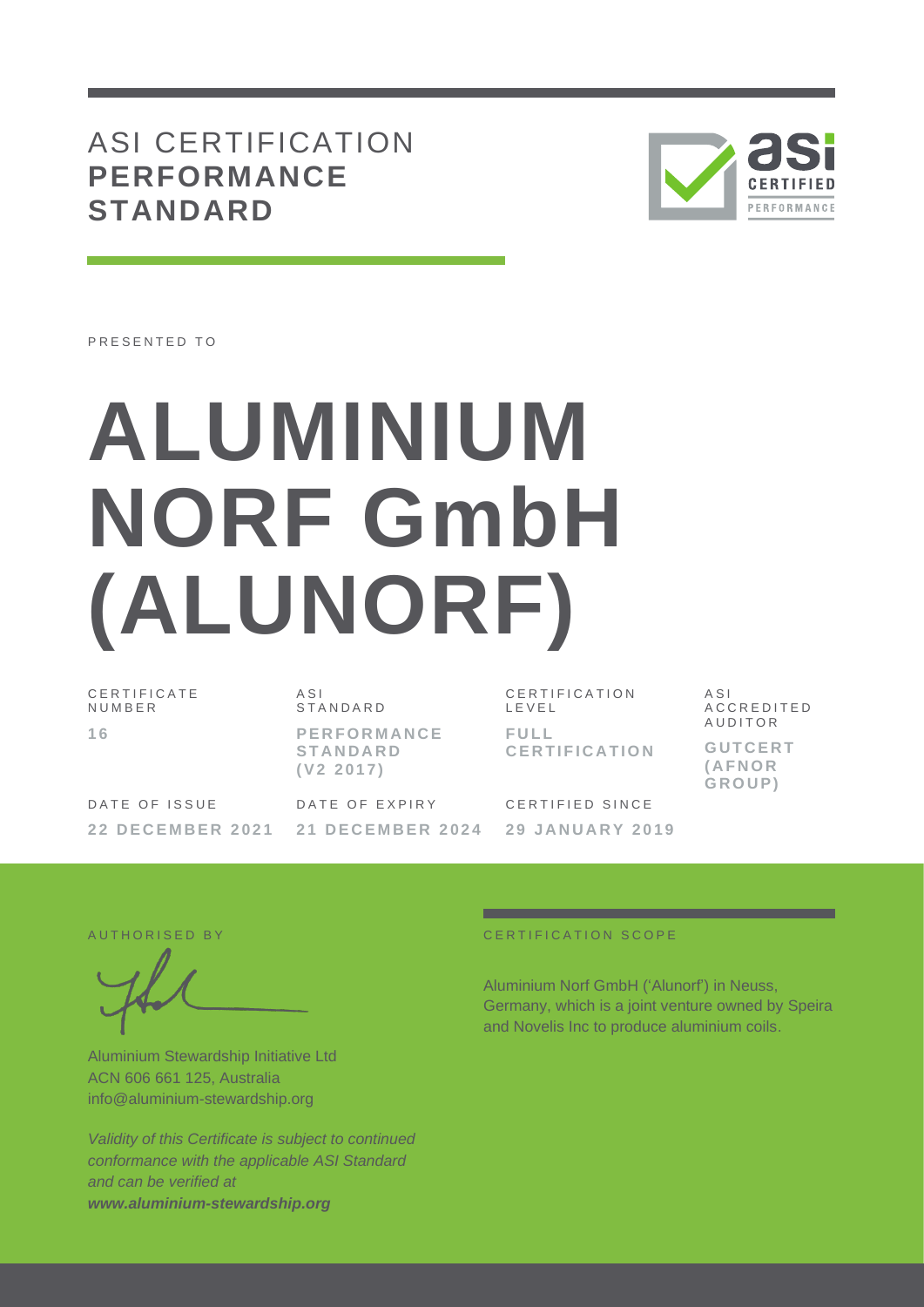# SUMMARY AUDIT REPORT **PERFORMANCE STANDARD**

## **OVERVIEW**

| MEMBER NAME                        | Speira and Novelis Inc (Joint Venture)                                                                                                                                                                                                              |
|------------------------------------|-----------------------------------------------------------------------------------------------------------------------------------------------------------------------------------------------------------------------------------------------------|
| ENTITY NAME                        | Aluminium Norf GmbH (Alunorf)                                                                                                                                                                                                                       |
| CERTIFICATION<br>SCOPE             | Aluminium Norf GmbH ('Alunorf') in Neuss, Germany, which is a joint<br>venture owned by Speira and Novelis Inc to produce aluminium coils.                                                                                                          |
| SUPPLY CHAIN<br>ACTIVITIES         | Aluminium Re-melting/Refining<br>Casthouses<br>۰<br>Semi-Fabrication                                                                                                                                                                                |
| ASI STANDARD                       | Performance Standard V2                                                                                                                                                                                                                             |
| ACQUISITION /<br><b>DIVESTMENT</b> | Norsk Hydro sold the Hydro Aluminium Rolled Products business to Speira<br>on 1 June 2021.                                                                                                                                                          |
|                                    | For all certification transfers to different controlling Entities, ASI requires a<br>Surveillance Audit or Re-Certification Audit of the new controlling Entity to be<br>undertaken within 12 months from the transfer of Entity ownership.         |
|                                    | The Re-Certification Audit was undertaken with Speira within the nominated<br>timeframe and prior to the expiry of the original Certification Period.                                                                                               |
| AUDIT TYPE                         | <b>Re-Certification Audit</b>                                                                                                                                                                                                                       |
| AUDIT FIRM                         | <b>GUTcert (AFNOR Group)</b>                                                                                                                                                                                                                        |
| AUDIT DATE                         | 5 - 27 November and 3 - 4 December 2018 (Initial Certification Audit)<br>26 - 28 October 2021 (Re-Certification Audit)                                                                                                                              |
| AUDIT REPORT<br>SUBMISSION         | 12 December 2018 (Initial Certification Audit)<br>30 November 2021 (Re-Certification Audit)                                                                                                                                                         |
| AUDIT SCOPE                        | Initial Certification Audit (5 - 27 November and 3 - 4 December 2018)<br>The audit scope covered all production lines (delivery, melting halls, rolling<br>mills, storage) to produce aluminium coils at the Alunorf facility in Neuss,<br>Germany. |
|                                    | Supply chain activities included in the audit scope:                                                                                                                                                                                                |

• Aluminium Re-melting/Refining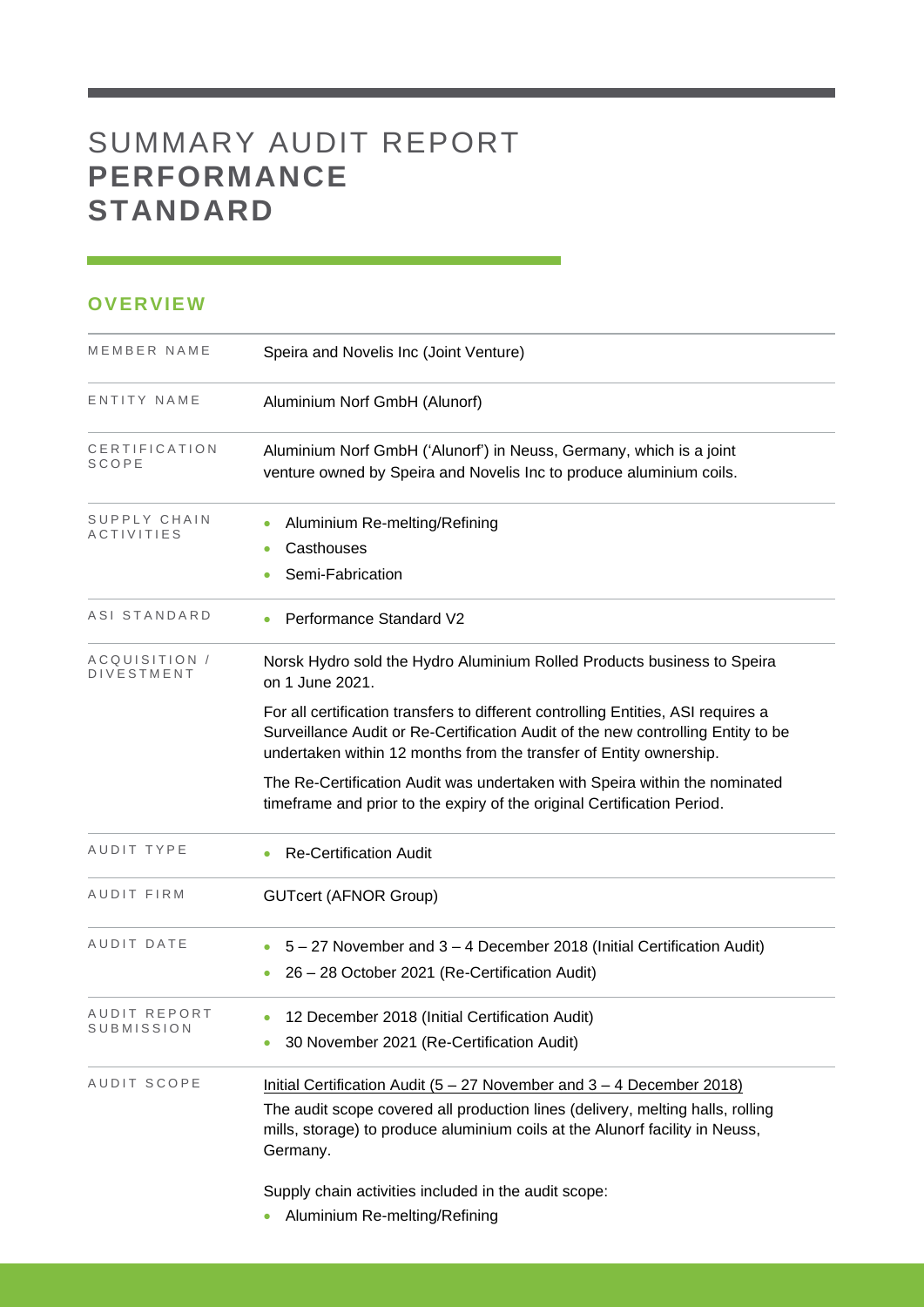|                         | Casthouse                                                                                                                                                                                |
|-------------------------|------------------------------------------------------------------------------------------------------------------------------------------------------------------------------------------|
|                         | Semi-Fabrication                                                                                                                                                                         |
|                         | All relevant criteria in the ASI Performance Standard were included in the<br>audit scope.                                                                                               |
|                         | Re-Certification Audit (26 - 28 October 2021)                                                                                                                                            |
|                         | The audit scope covered all production lines (delivery, melting halls, rolling<br>mills, storage) to produce aluminium coils at the Alunorf facility in Neuss,<br>Germany.               |
|                         | Supply chain activities included in the audit scope:                                                                                                                                     |
|                         | Aluminium Re-melting/Refining                                                                                                                                                            |
|                         | Casthouse<br>Semi-Fabrication                                                                                                                                                            |
|                         |                                                                                                                                                                                          |
|                         | All relevant criteria in the ASI Performance Standard were included in the<br>audit scope.                                                                                               |
| AUDIT<br>OUTCOME        | Certification                                                                                                                                                                            |
| AUDIT<br>METHODOLOGY    | The Auditors confirm that:                                                                                                                                                               |
| DECLARATION             | The information provided by the Entity is true and accurate to the best<br>M<br>knowledge of the Auditor(s) preparing this report.                                                       |
|                         | The findings are based on verified Objective Evidence relevant to the<br>⊻<br>time period for the Audit, traceable and unambiguous.                                                      |
|                         | The Audit Scope and audit methodology are sufficient to establish<br>M<br>confidence that the findings are indicative of the performance of the<br>Entity's defined Certification Scope. |
|                         | The Auditor(s) have acted in a manner deemed ethical, truthful, accurate<br>M<br>professional, independent and objective.                                                                |
| CERTIFICATION<br>PERIOD | 22 December 2021-21 December 2024                                                                                                                                                        |
| NEXT AUDIT<br>TYPE      | <b>Re-Certification Audit</b>                                                                                                                                                            |
| NEXT AUDIT<br>DUE DATE  | 21 December 2024                                                                                                                                                                         |

C E R T I F I C A T E N U M B E R

16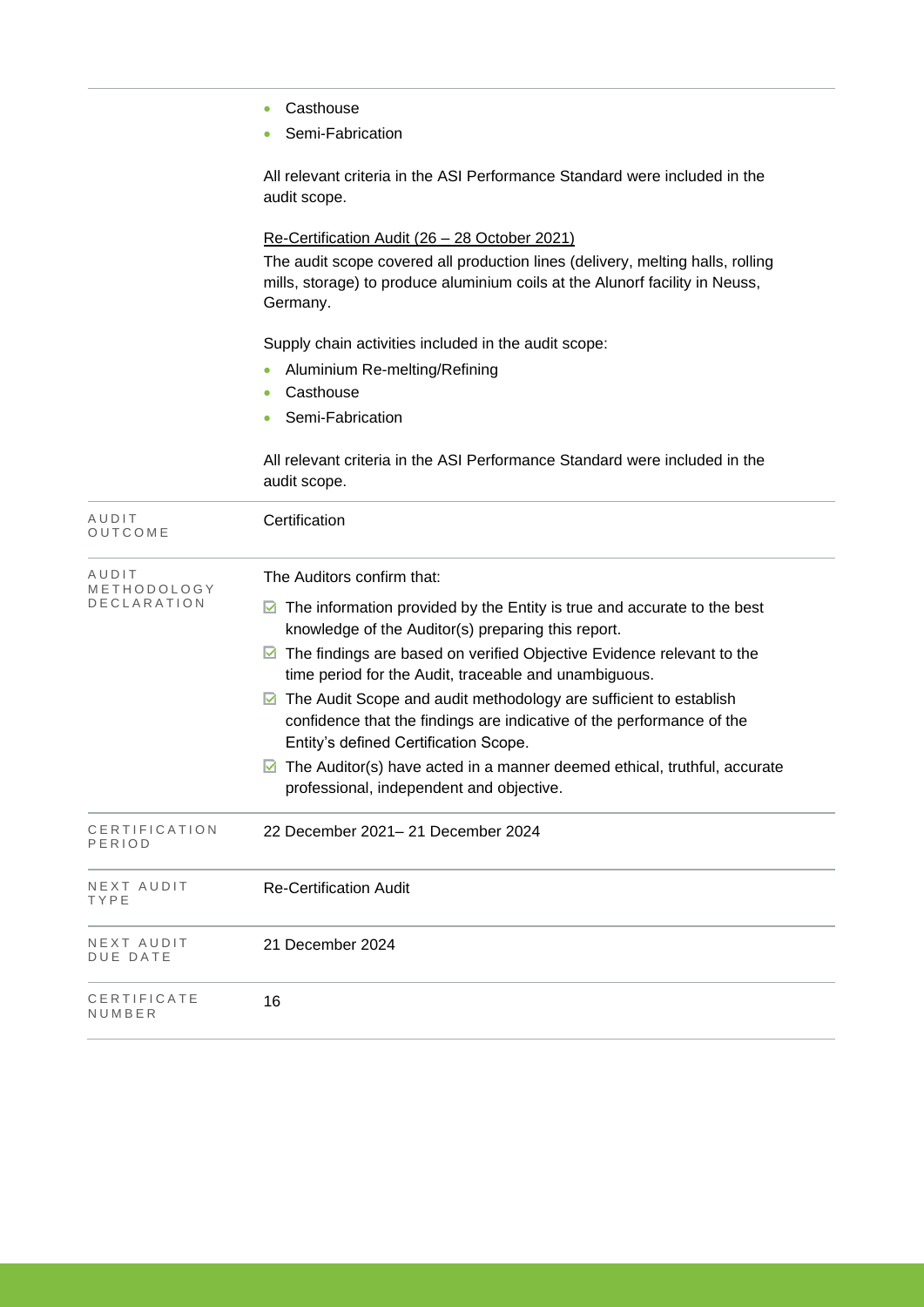# **SUMMARY OF FINDINGS**

| <b>CRITERION</b>                                                                 | RATING      | COMMENT                                                                                                                                                                                                                                                                                                                                                                                                                                                                                                                                                                                                                                                                       |  |
|----------------------------------------------------------------------------------|-------------|-------------------------------------------------------------------------------------------------------------------------------------------------------------------------------------------------------------------------------------------------------------------------------------------------------------------------------------------------------------------------------------------------------------------------------------------------------------------------------------------------------------------------------------------------------------------------------------------------------------------------------------------------------------------------------|--|
| PRINCIPLE 1 BUSINESS INTEGRITY                                                   |             |                                                                                                                                                                                                                                                                                                                                                                                                                                                                                                                                                                                                                                                                               |  |
| 1.1 Legal Compliance                                                             | Conformance | The Entity has developed and implemented<br>policies, systems, procedures and processes that<br>conform to the ASI Performance Standard legal<br>compliance requirements. There are systems in<br>place (e.g., information systems, periodic audits,<br>assignment of responsibilities, training) to<br>maintain awareness of and to ensure compliance<br>with Applicable Law. The Entity holds ISO 14001,<br>ISO 45001 and ISO 50001 certifications from an<br>accredited certification body as well as being<br>registered under EU Eco-Audit and Management<br>Scheme (EMAS). AluNorf joint venture partners<br>Novelis and Speira support the site with legal<br>counsel. |  |
| 1.2 Anti-Corruption                                                              | Conformance | The Entity works against Corruption in all its<br>forms. Among the instruments, is the Entity's<br>Code of Conduct. The Entity has provided training<br>to employees on business ethics. The financial<br>system is periodically audited by an external tax<br>auditor.                                                                                                                                                                                                                                                                                                                                                                                                       |  |
| 1.3 Code of Conduct                                                              | Conformance | The Entity has issued and communicated<br>internally its Code of Conduct which includes<br>relevant principles for environmental, social and<br>governance performance.                                                                                                                                                                                                                                                                                                                                                                                                                                                                                                       |  |
| PRINCIPLE 2 POLICY & MANAGEMENT                                                  |             |                                                                                                                                                                                                                                                                                                                                                                                                                                                                                                                                                                                                                                                                               |  |
| 2.1a Environmental, Social, and<br>Governance Policy (implement and<br>maintain) | Conformance | The Entity has issued and communicated Policies<br>regarding the environmental, social and<br>governance facets and reviews them on an<br>annual basis. They are consistent with the<br>requirements of the ASI Performance Standard.<br>Policy statements are publicly available in the<br>following documents:<br>Environmental Declaration 2019 (page 15):<br>https://www.alunorf.de/fileadmin/user_upload/Alun<br>orf/Verantwortung/Umwelt/Umwelterkl%C3%A4ru<br>ng2019d.pdf<br>Social Report (page 5):<br>https://www.alunorf.de/fileadmin/user_upload/Alun<br>orf/Verantwortung/Umwelt/Sozialbericht.pdf                                                                |  |
| 2.1b Environmental, Social, and<br>Governance Policy (senior<br>management)      | Conformance | In accordance with the ASI Performance Standard<br>as well as the Entity's Integrated Management<br>System, the Entity has senior management<br>endorsement and support through provision of                                                                                                                                                                                                                                                                                                                                                                                                                                                                                  |  |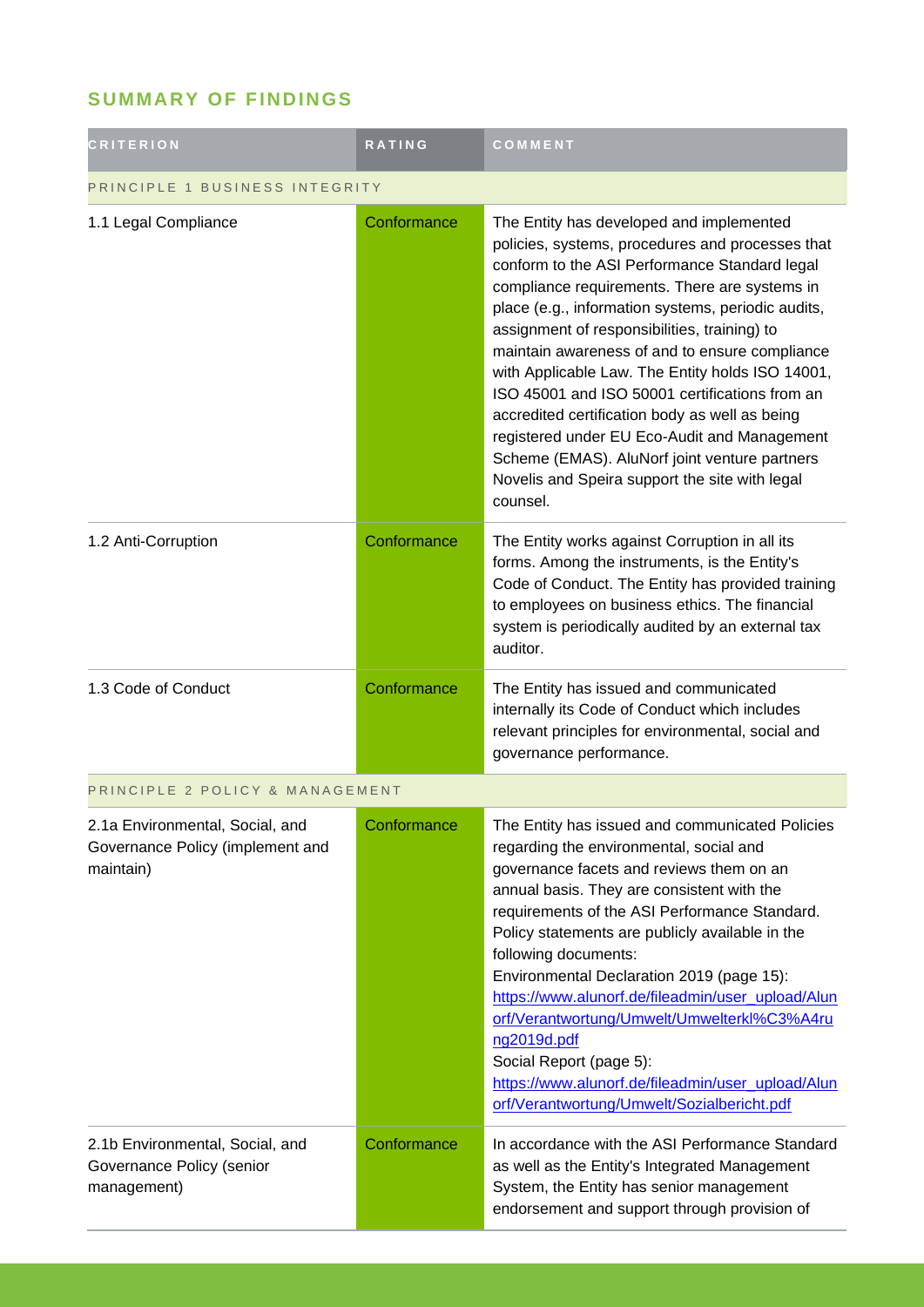| <b>CRITERION</b>                                                       | RATING      | COMMENT                                                                                                                                                                                                                                                                                                                                                                                                                                                                                                                                                                                |
|------------------------------------------------------------------------|-------------|----------------------------------------------------------------------------------------------------------------------------------------------------------------------------------------------------------------------------------------------------------------------------------------------------------------------------------------------------------------------------------------------------------------------------------------------------------------------------------------------------------------------------------------------------------------------------------------|
|                                                                        |             | resources and annual review of the Policies and<br>results. The Entity has obtained ISO 14001, ISO<br>45001 and ISO 50001 certifications which are<br>consistent with their ASI Performance Standard<br>Certification Scope.                                                                                                                                                                                                                                                                                                                                                           |
| 2.1c Environmental, Social, and<br>Governance Policy (communication)   | Conformance | The Entity has made information about its Policies<br>and values publicly available at its website:<br>https://www.alunorf.de/verantwortung<br>The following two documents contain policy<br>statements:<br><b>Environmental Declaration:</b><br>https://www.alunorf.de/fileadmin/user_upload/Alun<br>orf/Verantwortung/Umwelt/Umwelterklärung2019d<br>.pdf<br>Social Report:<br>https://www.alunorf.de/fileadmin/user_upload/Alun<br>orf/Verantwortung/Umwelt/Sozialbericht.pdf                                                                                                       |
| 2.2 Leadership                                                         | Conformance | The Entity's Environmental Manager has the<br>overall responsibility and authority for ensuring<br>conformance with the ASI Performance Standard<br>and to ensure sufficient resources to support the<br>implementation of the Standard. This role is<br>supported by local personnel.                                                                                                                                                                                                                                                                                                 |
| 2.3a Environmental and Social<br>Management Systems<br>(environmental) | Conformance | The Entity has documented and implemented an<br>Environmental Management System according to<br>ISO 14001:2015 and EMAS (EU Eco-<br>Management and Audit Scheme). It is also<br>certified according to ISO 50001 (Energy<br>Management). This Management System is<br>certified by an accredited certification body.<br>Copies of the ISO 14001 certificate and EMAS<br>registration are publicly available:<br>https://www.alunorf.de/fileadmin/user_upload/Alun<br>orf/Downloads/ISO 14001.pdf<br>https://www.alunorf.de/fileadmin/user_upload/Alun<br>orf/Downloads/EMAS-System.pdf |
| 2.3b Environmental and Social<br>Management Systems (social)           | Conformance | The Entity has documented and implemented a<br>Social Management System, however it is not<br>certified or externally verified. Human Rights and<br>Labour Rights are respected. Interviews with<br>management, workers and their representatives<br>confirmed the effective implementation of the<br>Social Management System.<br>There are manifold practices to ensure worker<br>wellbeing (e.g. social counselling: support during<br>personal crises; psychotherapy: bridging offer<br>while waiting for a therapy place; resilience                                              |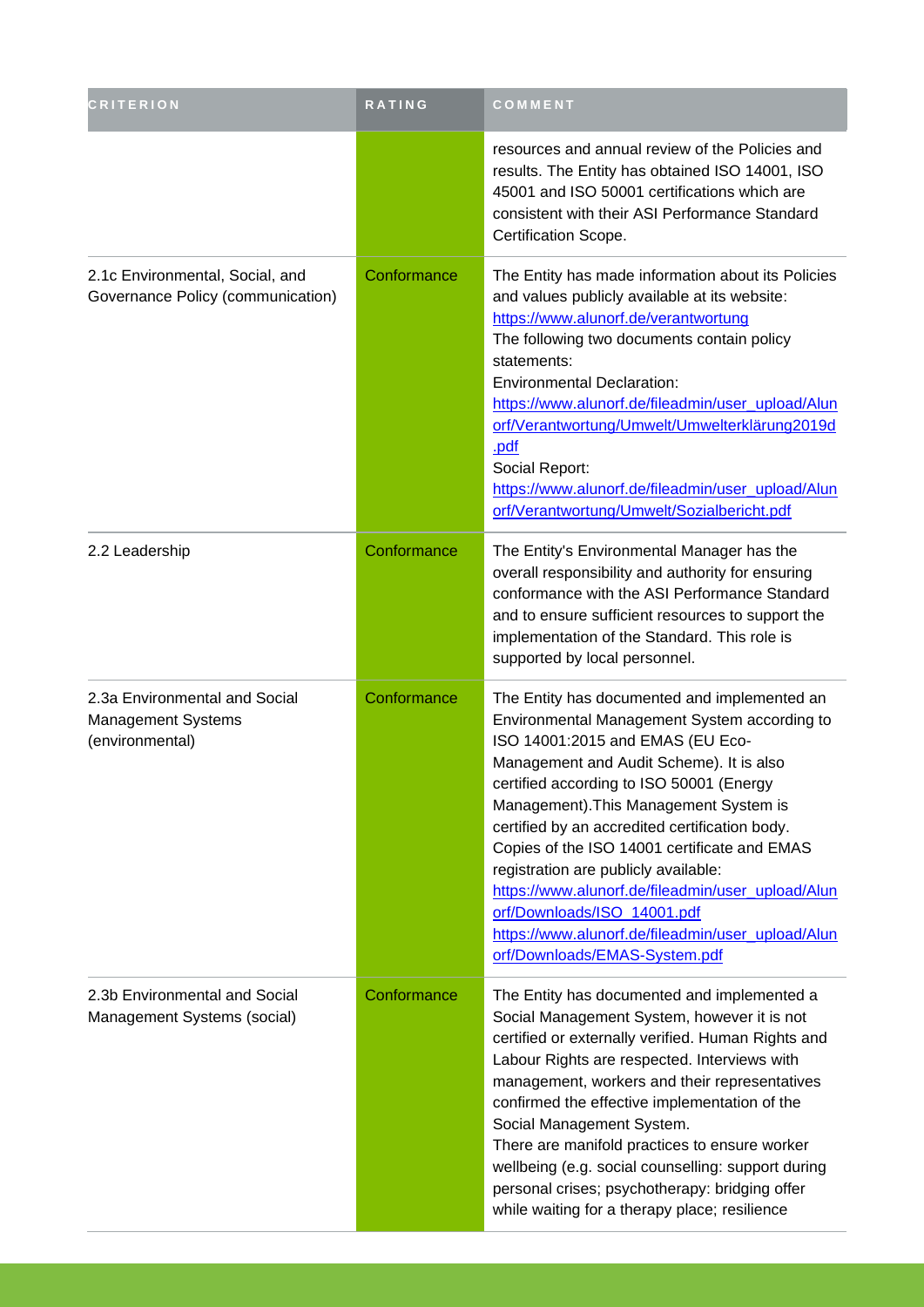| <b>CRITERION</b>                                      | RATING      | COMMENT                                                                                                                                                                                                                                                                                                                                                                                                                                                                                                                       |
|-------------------------------------------------------|-------------|-------------------------------------------------------------------------------------------------------------------------------------------------------------------------------------------------------------------------------------------------------------------------------------------------------------------------------------------------------------------------------------------------------------------------------------------------------------------------------------------------------------------------------|
|                                                       |             | counselling: increase resilience in group and<br>individual coaching sessions; representation of<br>severely disabled persons: organisation of the<br>special interests of severely disabled colleagues).<br>The Entity holds an ISO 45001 certification.                                                                                                                                                                                                                                                                     |
| 2.4 Responsible Sourcing                              | Conformance | As the Entity only completes the transformation<br>process (remelting and rolling mill) and is supplied<br>with metals by joint venture owners (Novelis and<br>Speira) before delivering finished products back to<br>the two owners, the metal purchasing is<br>undertaken by Novelis and Speira.<br>Still, Suppliers of the Entity are required to sign a<br>supplier declaration, confirming that they abide to<br>the Entity's standards with regards to governance,<br>social and environment facets.                    |
| 2.5 Impact Assessments                                | Conformance | There have been no projects or major changes<br>which would have required a social, cultural or<br>Human Rights Impact Assessment since the<br>Entity joined ASI. All larger projects and changes<br>are subject to environmental and health and<br>safety Impact Assessments, as are already<br>mandated by law.                                                                                                                                                                                                             |
| 2.6 Emergency Response Plan                           | Conformance | As part of the Entity's certified Management<br>System according ISO 14001 and ISO 45001,<br>Emergency Plans are in place. The Plans are<br>periodically reviewed and found to be in<br>conformance with the requirements of this<br>Criterion.                                                                                                                                                                                                                                                                               |
| 2.7 Mergers and Acquisitions                          | Conformance | The Entity may only perform an acquisition with<br>the consent of both owners, which has not<br>happened to date. Should this happen, at least<br>one owner has implemented a procedure covering<br>the development and execution of investment<br>projects. It ensures a uniform and consistent<br>evaluation of project proposals and alignment<br>across the Business Areas and ensures that<br>environmental, social and governance issues are<br>addressed in the Due Diligence process for<br>mergers and acquisitions. |
| 2.8 Closure, Decommissioning and<br><b>Divestment</b> | Conformance | Closure and decommissioning would be decided<br>and handled by the two owners of the Entity. At<br>least one owner has implemented a written<br>directive covering all health, safety and<br>environmental impacts. It describes the entire life<br>cycle of operations, from exploration and planning                                                                                                                                                                                                                        |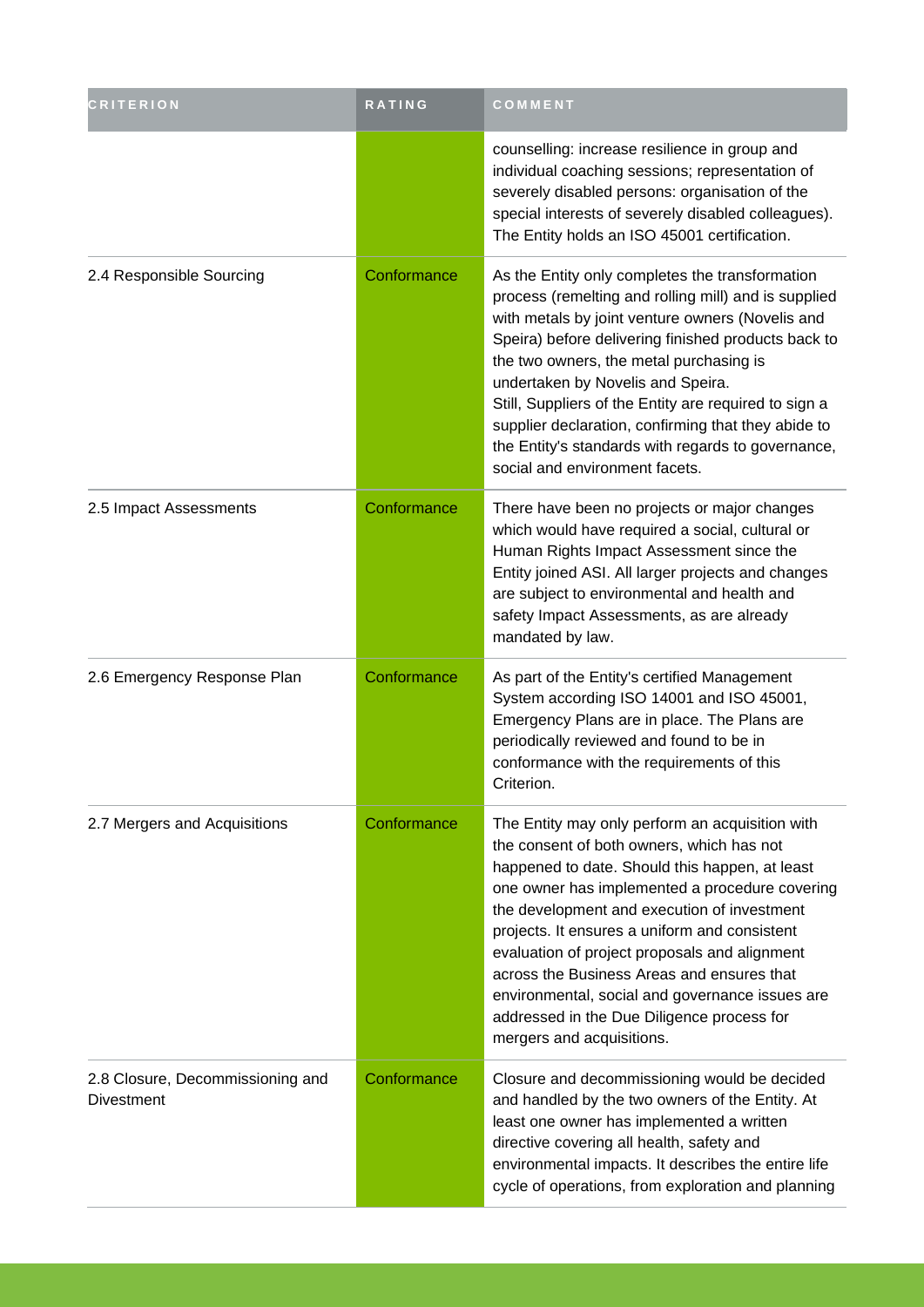| <b>CRITERION</b>                                                          | <b>RATING</b>             | COMMENT                                                                                                                                                                                                                                                                                                                                                                                                                                                                                            |  |
|---------------------------------------------------------------------------|---------------------------|----------------------------------------------------------------------------------------------------------------------------------------------------------------------------------------------------------------------------------------------------------------------------------------------------------------------------------------------------------------------------------------------------------------------------------------------------------------------------------------------------|--|
|                                                                           |                           | through to operation and closure including<br>decommissioning, remediation and rehabilitation.                                                                                                                                                                                                                                                                                                                                                                                                     |  |
| PRINCIPLE 3 TRANSPARENCY                                                  |                           |                                                                                                                                                                                                                                                                                                                                                                                                                                                                                                    |  |
| 3.1 Sustainability Reporting                                              | Minor Non-<br>Conformance | The Entity's Environmental Declaration and Social<br>Report are publicly available on the Entity's<br>website:<br>https://www.alunorf.de/verantwortung/umwelt-<br>und-nachhaltigkeit<br>However, these documents do not adequately<br>inform the public about the Entity's governance<br>approach.                                                                                                                                                                                                 |  |
| 3.2 Non-compliance and liabilities                                        | Minor Non-<br>Conformance | As there were no compliance failures, the Entity<br>did not publish information about significant fines,<br>judgments, penalties and non-monetary sanctions<br>for non-compliance with Applicable Law.<br>It has been specified in writing, that in future the<br>Entity will report about non-compliance and<br>liabilities even if there were none.                                                                                                                                              |  |
| 3.3a Payments to governments (legal<br>and contractual)                   | Conformance               | The Entity only made, or have made on its behalf,<br>payments to governments on a legal and/or<br>contractual basis.                                                                                                                                                                                                                                                                                                                                                                               |  |
| 3.3b Payments to governments<br>(disclosure - bauxite mining)             | Not Applicable            | This Criterion is not applicable to the Entity's<br>certification scope.                                                                                                                                                                                                                                                                                                                                                                                                                           |  |
| 3.4 Stakeholder complaints,<br>grievances and requests for<br>information | Conformance               | The Entity has implemented various stakeholder<br>complaint mechanisms and has implemented a<br>contact for external stakeholders:<br>Email: complaints@alunorf.de<br>Telephone: +49 2131 937 8336.<br>Employees have various channels to direct their<br>concerns, requests or grievances, e.g., there is a<br>whistleblower hotline established ('Speakup'). The<br>work council is involved in the resolution<br>mechanism.<br>The grievance mechanism is covered by a<br>collective agreement. |  |
| PRINCIPLE 4 MATERIAL STEWARDSHIP                                          |                           |                                                                                                                                                                                                                                                                                                                                                                                                                                                                                                    |  |
| 4.1a Environmental Life Cycle<br>Assessment (life cycle impacts)          | Conformance               | The Entity provided data to its joint venture<br>owners (Speira and Novelis) who evaluated the<br>cradle to gate life cycle impacts of its major<br>product lines.                                                                                                                                                                                                                                                                                                                                 |  |
| 4.1b Environmental Life Cycle<br>Assessment (cradle to gate)              | Conformance               | One of the Entity's owners is able to address<br>customer requests by providing the correct Life<br>Cycle Assessment (LCA) information. Both joint                                                                                                                                                                                                                                                                                                                                                 |  |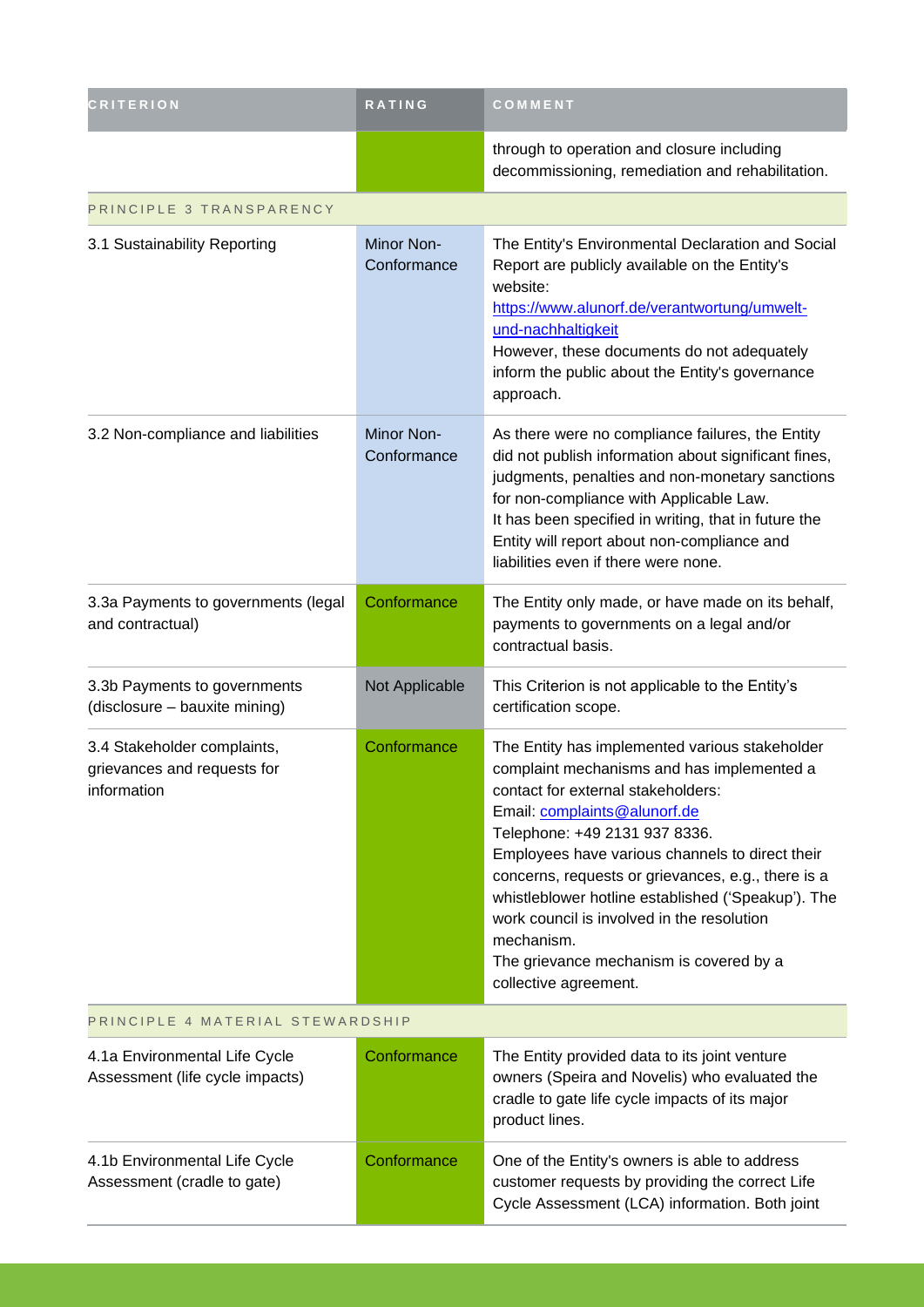| <b>CRITERION</b>                                                         | <b>RATING</b> | COMMENT                                                                                                                                                                                                                                                                                                                                                                                                                                                                                          |
|--------------------------------------------------------------------------|---------------|--------------------------------------------------------------------------------------------------------------------------------------------------------------------------------------------------------------------------------------------------------------------------------------------------------------------------------------------------------------------------------------------------------------------------------------------------------------------------------------------------|
|                                                                          |               | venture owners are ASI Performance Standard<br>Certified.                                                                                                                                                                                                                                                                                                                                                                                                                                        |
| 4.1c Environmental Life Cycle<br>Assessment (public communication)       | Conformance   | When communicating externally on Life Cycle<br>Assessment (LCA) information, the Entity<br>communicates through its owners with the<br>adequate assumptions and boundaries.                                                                                                                                                                                                                                                                                                                      |
| 4.2 Product design                                                       | Conformance   | The Entity's Joint Venture owners integrate<br>sustainable requirements into the development<br>process of new products and the Entity's<br>production integrates sustainable goals and Key<br>Performance Indicators.                                                                                                                                                                                                                                                                           |
| 4.3a Aluminium Process Scrap<br>(targets)                                | Conformance   | Scrap is well controlled by the Entity, which has<br>enabled a reduction of scrap generation and<br>100% internally recycling.                                                                                                                                                                                                                                                                                                                                                                   |
| 4.3b Aluminium Process Scrap (alloy<br>separation)                       | Conformance   | The Entity thoroughly separates alloys and grades<br>for its internal recycling.                                                                                                                                                                                                                                                                                                                                                                                                                 |
| 4.4a Collection and recycling of<br>products at end-of-life (strategy)   | Conformance   | The Entity has established a consistent aluminium<br>recycling strategy.                                                                                                                                                                                                                                                                                                                                                                                                                         |
| 4.4b Collection and recycling of<br>products at end-of-life (engagement) | Conformance   | The Entity's Joint Venture owners have recycling<br>strategies that engage stakeholders on different<br>levels, markets and product lines. The Joint<br>Venture owners are members of programs<br>including the "Every can counts" to increase<br>awareness on recycling.                                                                                                                                                                                                                        |
| PRINCIPLE 5 GREENHOUSE GAS EMISSIONS                                     |               |                                                                                                                                                                                                                                                                                                                                                                                                                                                                                                  |
| 5.1 Disclosure of GHG emissions and<br>energy use                        | Conformance   | The Entity calculates its greenhouse gas (GHG)<br>emissions and publicly disclose emissions<br>annually in its verified Environmental Statement.<br>Energy use by source is also disclosed. The latest<br>Environmental Statement can be found via the<br>following link:<br>https://www.alunorf.de/verantwortung/umwelt-<br>und-nachhaltigkeit<br>As a suggested improvement, the carbon footprint<br>could be externally verified to increase confidence<br>in the complex calculation method. |
| 5.2 GHG emissions reductions                                             | Conformance   | The Entity has defined a long-term goal to reduce<br>GHG emissions and has implemented multiple<br>projects to achieve it. The main projects are<br>published annually in the verified Environmental<br>Statement with their associated GHG emission<br>reduction targets. The latest Environmental                                                                                                                                                                                              |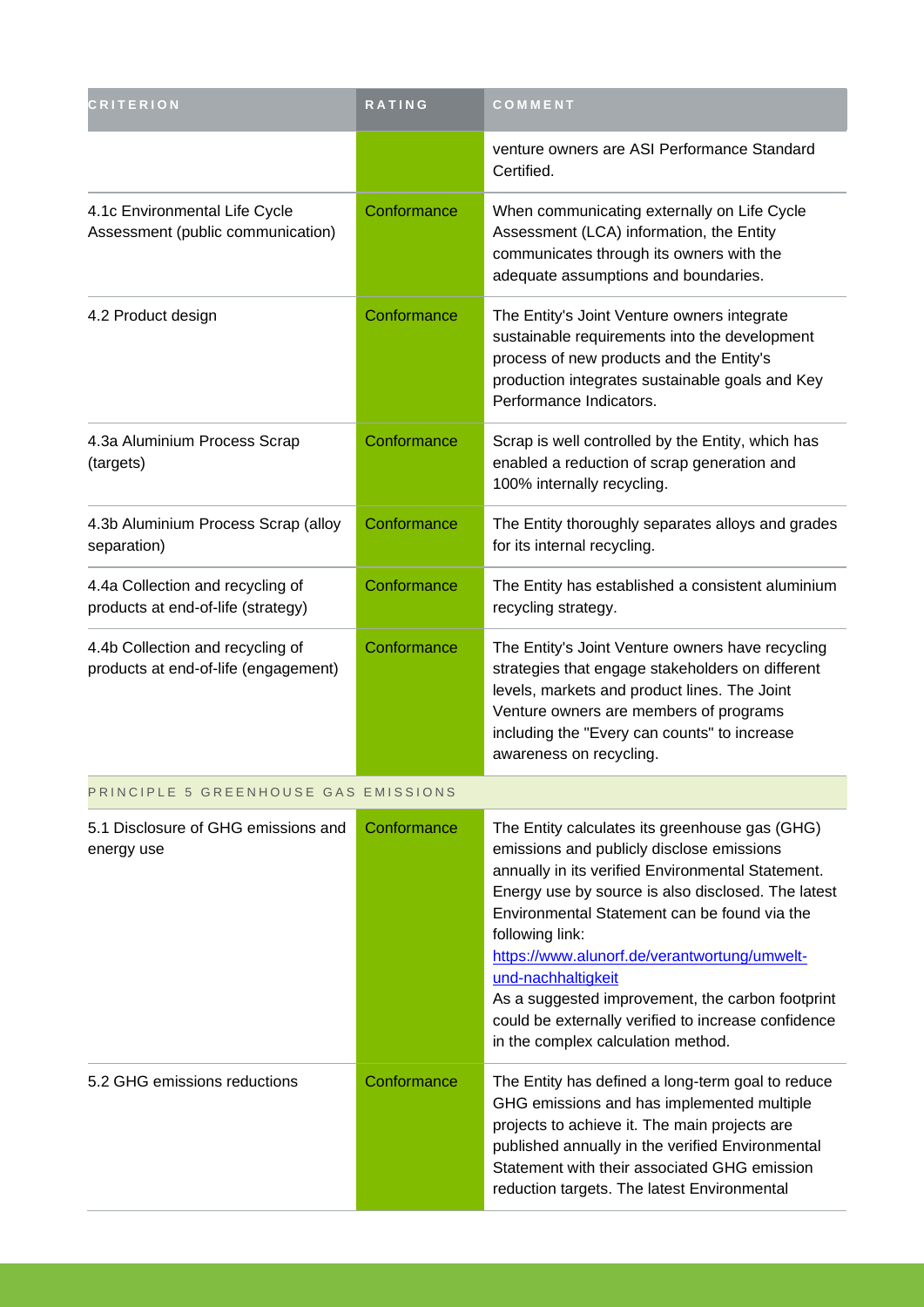| <b>CRITERION</b>                                      | <b>RATING</b>  | <b>COMMENT</b>                                                                                                                         |
|-------------------------------------------------------|----------------|----------------------------------------------------------------------------------------------------------------------------------------|
|                                                       |                | Statement can be found via the following link (see<br>page $6$ :<br>https://www.alunorf.de/verantwortung/umwelt-<br>und-nachhaltigkeit |
| 5.3a Aluminium Smelting<br>(management system)        | Not Applicable | This Criterion is not applicable to the Entity's<br>Certification Scope.                                                               |
| 5.3b Aluminium Smelting (up to and<br>including 2020) | Not Applicable | This Criterion is not applicable to the Entity's<br>Certification Scope.                                                               |
| 5.3c Aluminium Smelting (after 2020)                  | Not Applicable | This Criterion is not applicable to the Entity's<br>Certification Scope.                                                               |

PRINCIPLE 6 EMISSIONS, EFFLUENTS AND WASTE

| 6.1 Emissions to Air                                                 | Conformance | Emissions to Air are strictly controlled according<br>to local regulations and permits. Emissions are<br>below threshold values and implemented projects<br>aim to further reduce emissions. A copy of the<br>latest Environmental Statement can be found via<br>the following link (see page 6):<br>https://www.alunorf.de/verantwortung/umwelt-<br>und-nachhaltigkeit                     |
|----------------------------------------------------------------------|-------------|---------------------------------------------------------------------------------------------------------------------------------------------------------------------------------------------------------------------------------------------------------------------------------------------------------------------------------------------------------------------------------------------|
| 6.2 Discharges to Water                                              | Conformance | Discharges to Water are strictly controlled<br>according to local regulations and permits.<br>Emissions are below the threshold values and<br>implemented projects aim at even more reducing<br>these emissions. A copy of the latest<br>Environmental Statement can be found via the<br>following link (see page 7):<br>https://www.alunorf.de/verantwortung/umwelt-<br>und-nachhaltigkeit |
| 6.3a Assessment and Management<br>of Spills and Leakage (assessment) | Conformance | Based on multiple legal requirements, the Entity<br>performed risk assessments and implemented<br>tight prevention measures for potential Spills or<br>Leakages.                                                                                                                                                                                                                            |
| 6.3b Assessment and Management<br>of Spills and Leakage (management) | Conformance | The Entity performed risk assessments and<br>implemented prevention measures and<br>communication plans for potential Spills and<br>Leakages. There have been no significant spills<br>over the past 25 years.                                                                                                                                                                              |
| 6.4a Reporting of Spills (immediate<br>disclosure)                   | Conformance | The Entity has a procedure to communicate<br>accordingly on significant Spills and report it<br>publicly in is verified Environmental Statement. A<br>copy of the latest Environmental Statement can<br>be found via the following link:                                                                                                                                                    |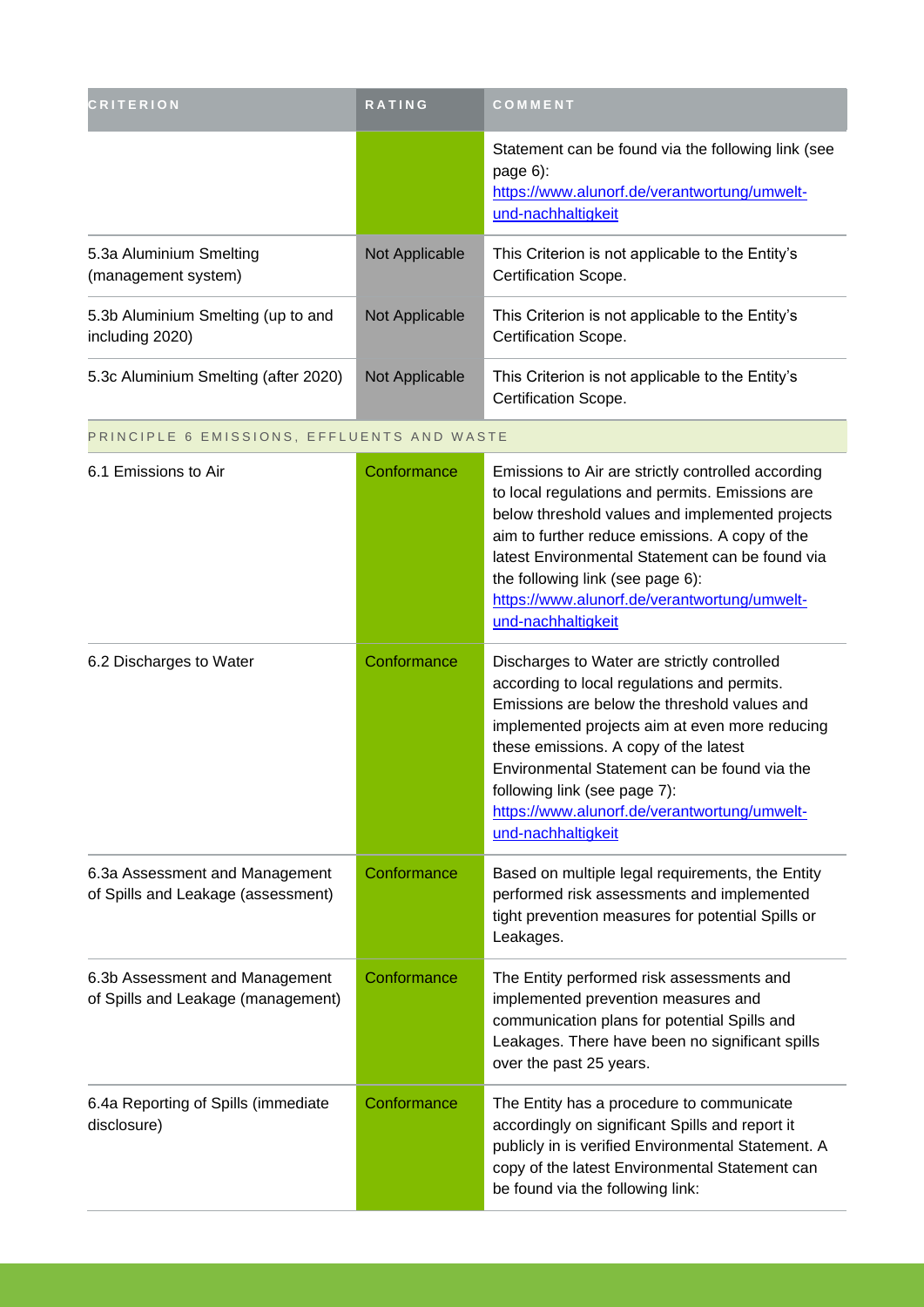| <b>CRITERION</b>                                          | <b>RATING</b>  | COMMENT                                                                                                                                                                                                                                                                                                                                                                             |
|-----------------------------------------------------------|----------------|-------------------------------------------------------------------------------------------------------------------------------------------------------------------------------------------------------------------------------------------------------------------------------------------------------------------------------------------------------------------------------------|
|                                                           |                | https://www.alunorf.de/verantwortung/umwelt-<br>und-nachhaltigkeit<br>There have been no significant spills over the past<br>25 years.                                                                                                                                                                                                                                              |
| 6.4b Reporting of Spills (regular<br>reporting)           | Conformance    | The Entity has a procedure to communicate<br>accordingly on potential Spills and report these<br>publicly in its verified Environmental Statement. A<br>copy of the latest Environmental Statement can<br>be found via the following link:<br>https://www.alunorf.de/verantwortung/umwelt-<br>und-nachhaltigkeit<br>There have been no significant spill over the past<br>25 years. |
| 6.5a Waste management and<br>reporting (strategy)         | Conformance    | The Entity implemented a waste management<br>strategy according to German law and the Waste<br>Mitigation Hierarchy.                                                                                                                                                                                                                                                                |
| 6.5b Waste management and<br>reporting (disclosure)       | Conformance    | The Entity discloses the quantities of Hazardous<br>and Non-Hazardous Wastes and their disposal<br>methods in its annually verified Environment<br>Statement. A copy of the latest Environmental<br>Statement can be found via the following link (see<br>page 9):<br>https://www.alunorf.de/verantwortung/umwelt-<br>und-nachhaltigkeit                                            |
| 6.6a Bauxite Residue (storage<br>construction)            | Not Applicable | This Criterion is not applicable to the Entity's<br>Certification Scope.                                                                                                                                                                                                                                                                                                            |
| 6.6b Bauxite Residue (integrity<br>checks and controls)   | Not Applicable | This Criterion is not applicable to the Entity's<br>Certification Scope.                                                                                                                                                                                                                                                                                                            |
| 6.6c Bauxite Residue (water<br>discharge)                 | Not Applicable | This Criterion is not applicable to the Entity's<br>Certification Scope.                                                                                                                                                                                                                                                                                                            |
| 6.6d Bauxite Residue (marine and<br>aquatic environments) | Not Applicable | This Criterion is not applicable to the Entity's<br>Certification Scope.                                                                                                                                                                                                                                                                                                            |
| 6.6e Bauxite Residue (start of the art<br>technologies)   | Not Applicable | This Criterion is not applicable to the Entity's<br>Certification Scope.                                                                                                                                                                                                                                                                                                            |
| 6.6f Bauxite Residue (remediation)                        | Not Applicable | This Criterion is not applicable to the Entity's<br>Certification Scope.                                                                                                                                                                                                                                                                                                            |
| 6.7a Spent Pot Lining (SPL) (storage<br>and management)   | Not Applicable | This Criterion is not applicable to the Entity's<br>Certification Scope.                                                                                                                                                                                                                                                                                                            |
| 6.7b Spent Pot Lining (SPL)<br>(recovery and recycling)   | Not Applicable | This Criterion is not applicable to the Entity's<br>Certification Scope.                                                                                                                                                                                                                                                                                                            |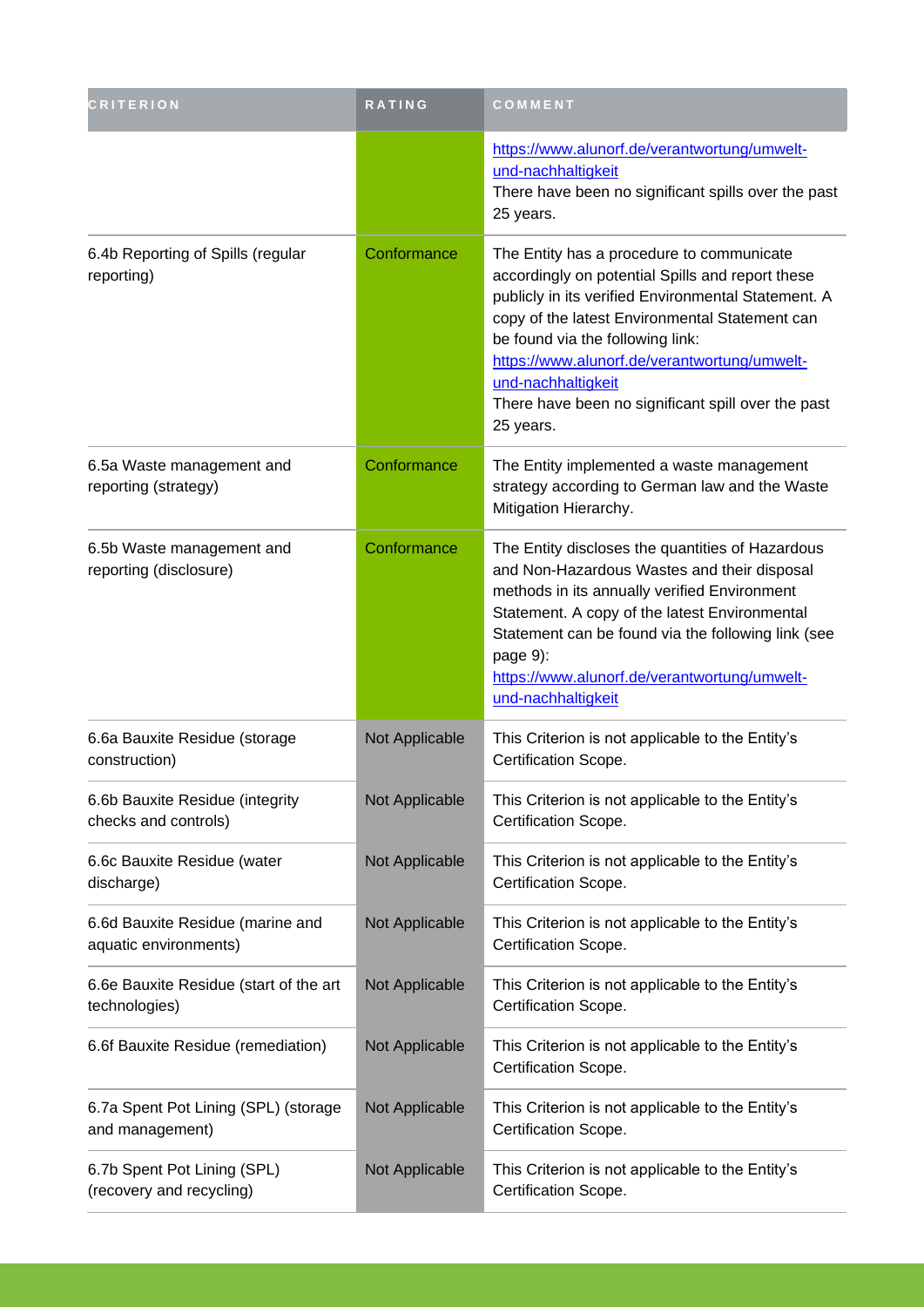| <b>CRITERION</b>                                                 | RATING         | COMMENT                                                                                                                                                                                                                                                                                                                                                                                                                                                                                                |
|------------------------------------------------------------------|----------------|--------------------------------------------------------------------------------------------------------------------------------------------------------------------------------------------------------------------------------------------------------------------------------------------------------------------------------------------------------------------------------------------------------------------------------------------------------------------------------------------------------|
| 6.7c Spent Pot Lining (SPL)<br>(Untreated SPL)                   | Not Applicable | This Criterion is not applicable to the Entity's<br>Certification Scope.                                                                                                                                                                                                                                                                                                                                                                                                                               |
| 6.7d Spent Pot Lining (SPL) (review<br>of alternatives)          | Not Applicable | This Criterion is not applicable to the Entity's<br>Certification Scope.                                                                                                                                                                                                                                                                                                                                                                                                                               |
| 6.7e Spent Pot Lining (SPL) (marine<br>and aquatic environments) | Not Applicable | This Criterion is not applicable to the Entity's<br>Certification Scope.                                                                                                                                                                                                                                                                                                                                                                                                                               |
| 6.8a Dross (recovery)                                            | Conformance    | 100% of the Dross is collected before being<br>recycled externally. No Dross is landfilled.                                                                                                                                                                                                                                                                                                                                                                                                            |
| 6.8b Dross (recycling)                                           | Conformance    | 100% of the Dross is collected before being<br>recycled externally. No Dross is landfilled.                                                                                                                                                                                                                                                                                                                                                                                                            |
| 6.8c Dross (review of alternatives)                              | Conformance    | 100% of the Dross is collected before being<br>recycled externally. No Dross is landfilled.                                                                                                                                                                                                                                                                                                                                                                                                            |
| PRINCIPLE 7 WATER STEWARDSHIP                                    |                |                                                                                                                                                                                                                                                                                                                                                                                                                                                                                                        |
| 7.1a Water assessment (mapping)                                  | Conformance    | The Entity tracks its water usage, withdrawal and<br>effluent according to local regulations.                                                                                                                                                                                                                                                                                                                                                                                                          |
| 7.1b Water assessment (risk<br>assessment)                       | Conformance    | The Entity has assessed its water-related risks<br>within its Area of Influence and implemented<br>prevention measures accordingly. There are no<br>risks assessed as material.                                                                                                                                                                                                                                                                                                                        |
| 7.2a Water management<br>(management plans)                      | Conformance    | Water-related risks were assessed as not material<br>and all monitored values are below the authorized<br>thresholds. Nevertheless, the Entity has<br>implemented projects to reduce water related<br>risks, which are regularly reviewed during the<br><b>EMAS (EU Eco-Management and Audit Scheme)</b><br>verifications. A copy of the latest Environmental<br>Statement can be found via the following link (see<br>page 7):<br>https://www.alunorf.de/verantwortung/umwelt-<br>und-nachhaltigkeit  |
| 7.2b Water management (monitoring)                               | Conformance    | Water-related risks were assessed as not<br>material, and all monitored values are below the<br>authorized thresholds. Nevertheless, the Entity<br>has implemented projects to reduce water related<br>risks, which are regularly reviewed during the<br><b>EMAS (EU Eco-Management and Audit Scheme)</b><br>verifications. A copy of the latest Environmental<br>Statement can be found via the following link (see<br>page 7):<br>https://www.alunorf.de/verantwortung/umwelt-<br>und-nachhaltigkeit |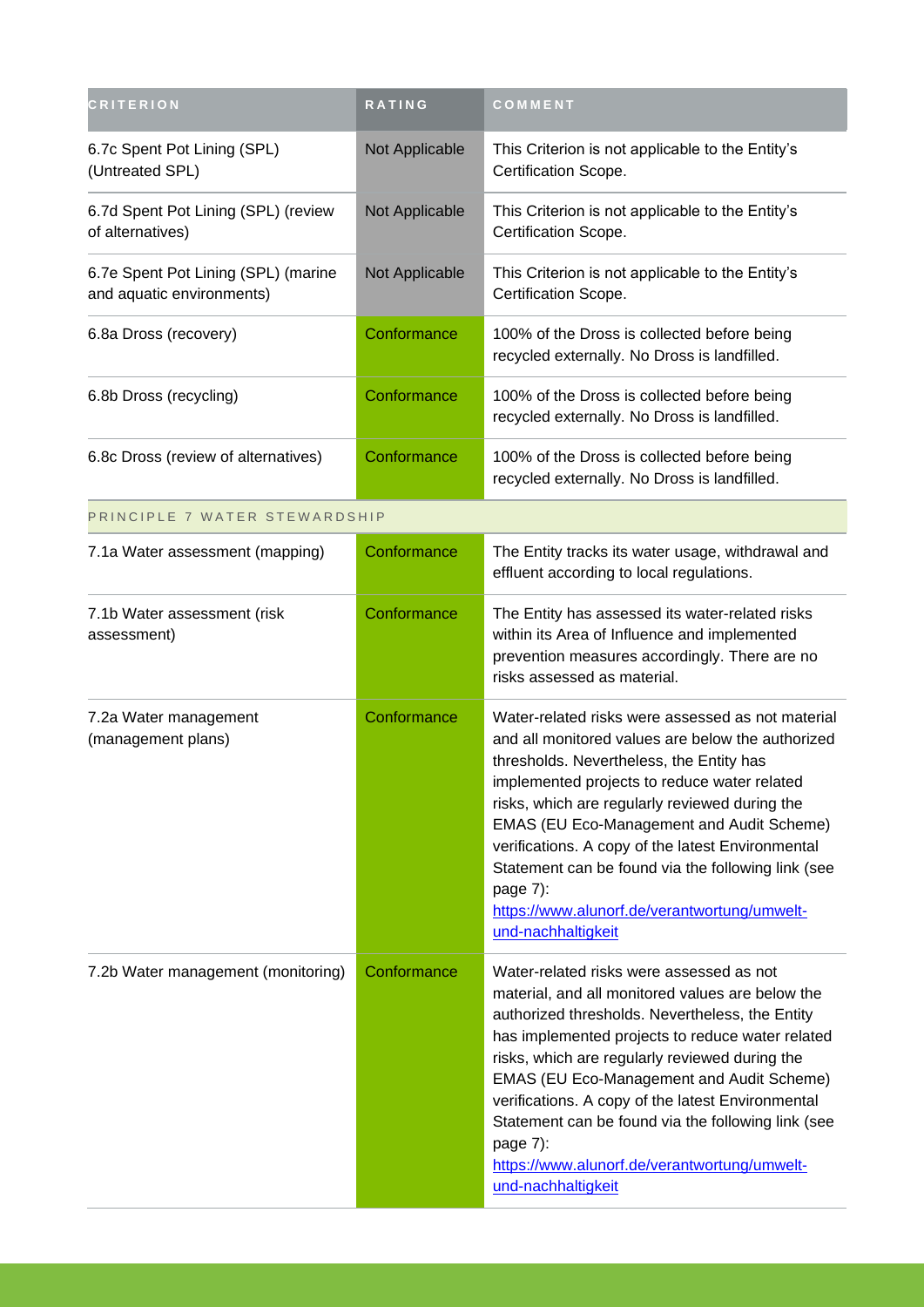| <b>CRITERION</b>                                                                          | RATING         | COMMENT                                                                                                                                                                                                                                                                                                                           |
|-------------------------------------------------------------------------------------------|----------------|-----------------------------------------------------------------------------------------------------------------------------------------------------------------------------------------------------------------------------------------------------------------------------------------------------------------------------------|
| 7.3 Disclosure of water usage and<br>risks                                                | Conformance    | All water withdraws and uses are disclosed and<br>explained in the Environmental Statement. There<br>were no water related risks assessed as material.<br>A copy of the latest Environmental Statement can<br>be found via the following link (see page 7):<br>https://www.alunorf.de/verantwortung/umwelt-<br>und-nachhaltigkeit |
| PRINCIPLE 8 BIODIVERSITY                                                                  |                |                                                                                                                                                                                                                                                                                                                                   |
| 8.1 Biodiversity assessment                                                               | Conformance    | The Entity has assessed biodiversity risks and<br>materiality within its Area of Influence.                                                                                                                                                                                                                                       |
| 8.2a Biodiversity management<br>(biodiversity action plans)                               | Not Applicable | Based on the risk analysis, no issue has been<br>assessed as material, therefore, no action plan is<br>required.                                                                                                                                                                                                                  |
| 8.2b Biodiversity management<br>(consultation and mitigation<br>hierarchy)                | Not Applicable | Based on the risk analysis, no issue has been<br>assessed as material, therefore, no action plan is<br>required.                                                                                                                                                                                                                  |
| 8.2c Biodiversity management<br>(reporting)                                               | Not Applicable | Based on the risk analysis, no issue has been<br>assessed as material, therefore, no action plan is<br>required.                                                                                                                                                                                                                  |
| 8.3 Alien Species                                                                         | Conformance    | The Entity implements adequate actions to avoid<br>the spread of Alien Species by solely using<br>ISPM15 (International Standards for<br>Phytosanitary Measures No.15) treated wood.                                                                                                                                              |
| 8.4a Commitment to "No Go" in<br>World Heritage properties<br>(exploration and new mines) | Not Applicable | This Criterion is not applicable to the Entity's<br>Certification Scope.                                                                                                                                                                                                                                                          |
| 8.4b Commitment to "No Go" in<br>World Heritage properties (existing<br>operations)       | Not Applicable | This Criterion is not applicable to the Entity's<br>Certification Scope.                                                                                                                                                                                                                                                          |
| 8.5a Mine rehabilitation (best<br>available techniques)                                   | Not Applicable | This Criterion is not applicable to the Entity's<br>Certification Scope.                                                                                                                                                                                                                                                          |
| 8.5b Mine rehabilitation (financial<br>provisions)                                        | Not Applicable | This Criterion is not applicable to the Entity's<br>Certification Scope.                                                                                                                                                                                                                                                          |
| PRINCIPLE 9 HUMAN RIGHTS                                                                  |                |                                                                                                                                                                                                                                                                                                                                   |
| 9.1a Human Rights Due Diligence<br>(policy)                                               | Conformance    | The Entity has committed to respect Human<br>Rights in its Code of Conduct and has repeated<br>this commitment in the Social Report:<br>https://www.alunorf.de/fileadmin/user_upload/Alun<br>orf/Verantwortung/Umwelt/Sozialbericht.pdf                                                                                           |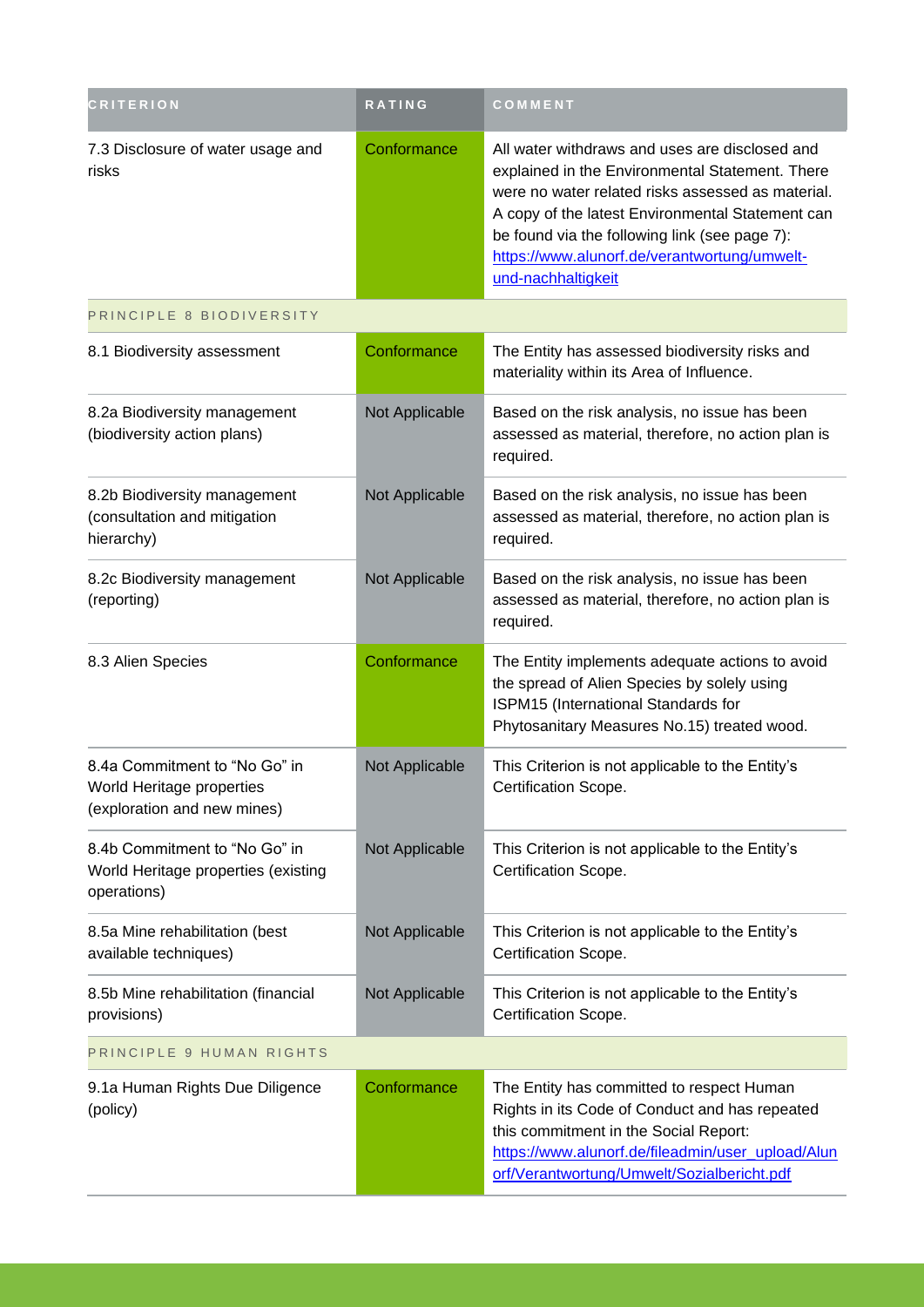| <b>CRITERION</b>                                 | RATING         | COMMENT                                                                                                                                                                                                                                                                                                                                                                                                                                                                                                                                         |
|--------------------------------------------------|----------------|-------------------------------------------------------------------------------------------------------------------------------------------------------------------------------------------------------------------------------------------------------------------------------------------------------------------------------------------------------------------------------------------------------------------------------------------------------------------------------------------------------------------------------------------------|
| 9.1b Human Rights Due Diligence<br>(process)     | Conformance    | The Entity's two owners (Speira and Novelis)<br>have each conducted documented Human Rights<br>Due Diligence assessments and provided the<br>results to the Entity. Note that the Entity itself<br>does not purchase aluminium but processes<br>material on behalf of its owners.<br>Human Rights aspects are covered by the Entity<br>also in the procurement process, where suppliers<br>are requested to respond to supplier<br>questionnaires.<br>During the assessment, there were no indications<br>for Human Rights violations observed. |
| 9.1c Human Rights Due Diligence<br>(remediation) | Conformance    | As confirmed by interview with stakeholders,<br>workers and management as well as by document<br>review, there are no salient adverse Human<br>Rights impacts present at the audited site. The<br>Entity did not identify as having caused or<br>contributed to adverse Human Rights impacts<br>within in their Area of Influence.                                                                                                                                                                                                              |
| 9.2 Women's Rights                               | Conformance    | Interviews with female workers, worker<br>representatives, management and other staff did<br>not identify any deliberate female Discrimination<br>or issues regarding their wellbeing.                                                                                                                                                                                                                                                                                                                                                          |
| 9.3 Indigenous Peoples                           | Not Applicable | This Criterion of the ASI Performance Standard<br>does not apply to the Entity (which is located in<br>middle Europe), as Indigenous Peoples or their<br>lands, territories and resources are not directly<br>affected by the Entity's operations.                                                                                                                                                                                                                                                                                              |
| 9.4 Free, Prior, and Informed<br>Consent (FPIC)  | Not Applicable | This Criterion of the ASI Performance Standard<br>does not apply to the Entity (which is located in<br>middle Europe), as Indigenous Peoples or their<br>lands, territories and resources are not directly<br>affected by the Entity's operations.                                                                                                                                                                                                                                                                                              |
| 9.5 Cultural and sacred heritage                 | Not Applicable | This Criterion of the ASI Performance Standard<br>does not apply to the Entity, as sacred or cultural<br>heritage sites are not within the Entity's direct<br>Area of Influence. The Entity is situated in an<br>industrial zone.                                                                                                                                                                                                                                                                                                               |
| 9.6a Resettlements (avoid or<br>minimise)        | Not Applicable | This Criterion of the ASI Performance Standard<br>does not apply to the Entity, as no Resettlements<br>are being considered or have taken place during<br>the period since joining ASI, or expected to occur<br>during the Certification Period. Indigenous<br>Peoples are not directly affected by the Entity's<br>operations.                                                                                                                                                                                                                 |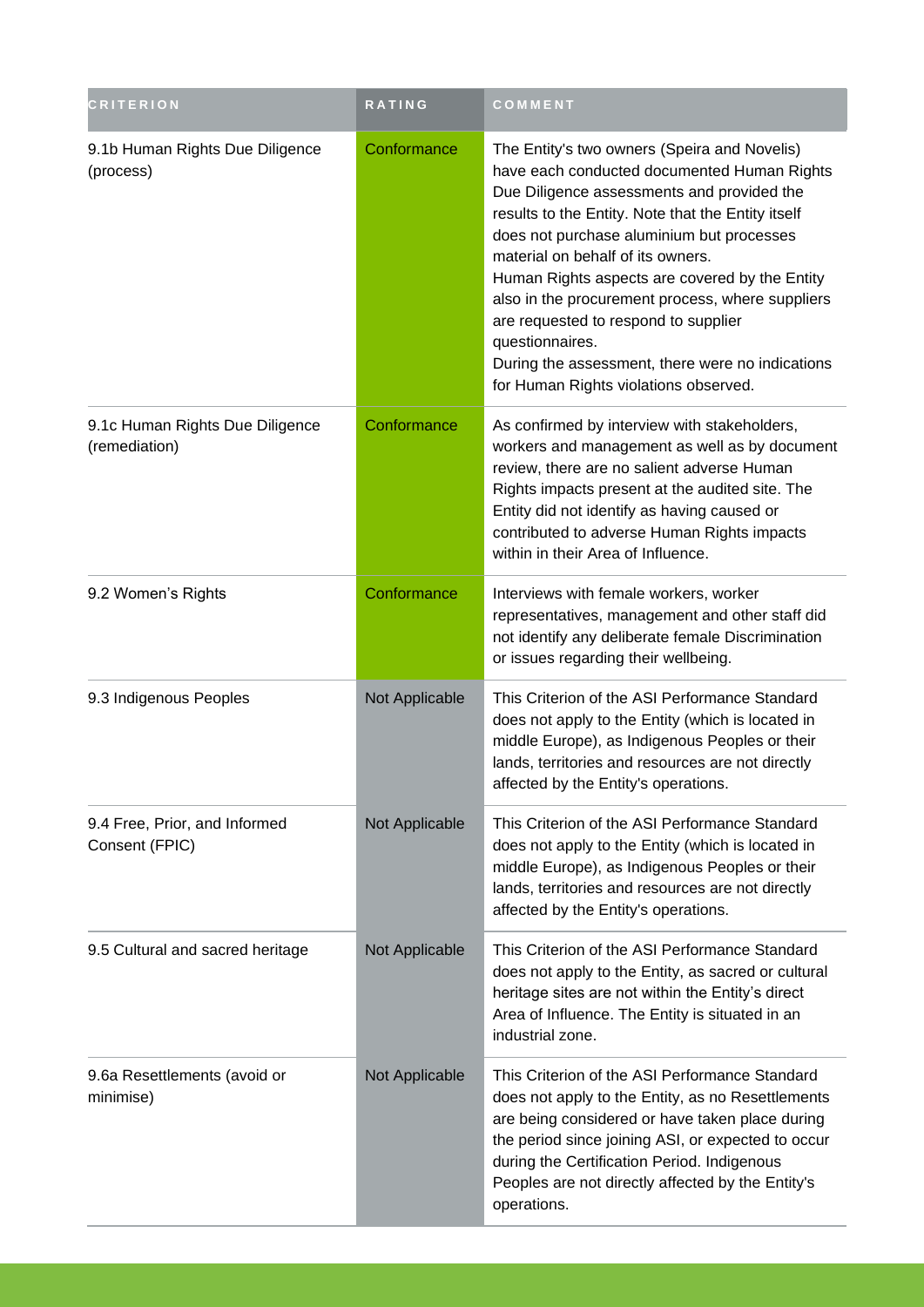| <b>CRITERION</b>                                 | RATING         | COMMENT                                                                                                                                                                                                                                                                                                                                                                                                                                                                               |
|--------------------------------------------------|----------------|---------------------------------------------------------------------------------------------------------------------------------------------------------------------------------------------------------------------------------------------------------------------------------------------------------------------------------------------------------------------------------------------------------------------------------------------------------------------------------------|
| 9.6b Resettlements (where<br>unavoidable)        | Not Applicable | This Criterion of the ASI Performance Standard<br>does not apply to the Entity, as no Resettlements<br>are being considered or have taken place during<br>the period since joining ASI, or expected to occur<br>during the Certification Period. Indigenous<br>Peoples are not directly affected by the Entity's<br>operations.                                                                                                                                                       |
| 9.7a Local Communities (rights and<br>interests) | Conformance    | The Entity is located within an industrial zone.<br>Rights and interests of local Communities are<br>respected, as relevant activities are subject to a<br>permitting process by authorities. Stakeholder<br>interviews and media research confirmed that<br>there are no salient issues regarding rights and<br>interests of local Communities.                                                                                                                                      |
| 9.7b Local Communities (impacts)                 | Not Applicable | This Criterion of the ASI Performance Standard<br>does not apply to the Entity, as the outcome of the<br>Human Rights Due Diligence conducted has<br>confirmed that there are no issues with local<br>Communities and therefore no need for action.                                                                                                                                                                                                                                   |
| 9.7c Local Communities (livelihoods)             | Not Applicable | This Criterion of the ASI Performance Standard<br>does not apply to the Entity, as the Human Rights<br>Due Diligence confirmed that there are no issues<br>with local Communities and therefore no need for<br>action. The Entity's Management Systems and<br>controls are designed to prevents adverse<br>impacts on local Communities.                                                                                                                                              |
| 9.8 Conflict-Affected and High-Risk<br>Areas     | Conformance    | The Entity is not located in or near a Conflict-<br>Affected or High-Risk Area.<br>Risks inherent in the supply chain are either<br>managed by the Entity's owners (Novelis and<br>Speira) or by the Entity's own purchasing function,<br>which conducts a supplier screening prior to<br>procurement.<br>During the assessment, there was no indication<br>that the Entity could contribute to armed conflict or<br>Human Rights abuses in Conflict-Affected and<br>High-Risk areas. |
| 9.9 Security practice                            | Conformance    | The Entity does not employ armed security forces.<br>During the Entity's Human Rights risk<br>assessment, no specific risks related to security<br>practices were identified.<br>Worker interviews confirmed that there were no<br>known Human Rights violations caused by the<br>security service.                                                                                                                                                                                   |
| PRINCIPLE 10 LABOUR RIGHTS                       |                |                                                                                                                                                                                                                                                                                                                                                                                                                                                                                       |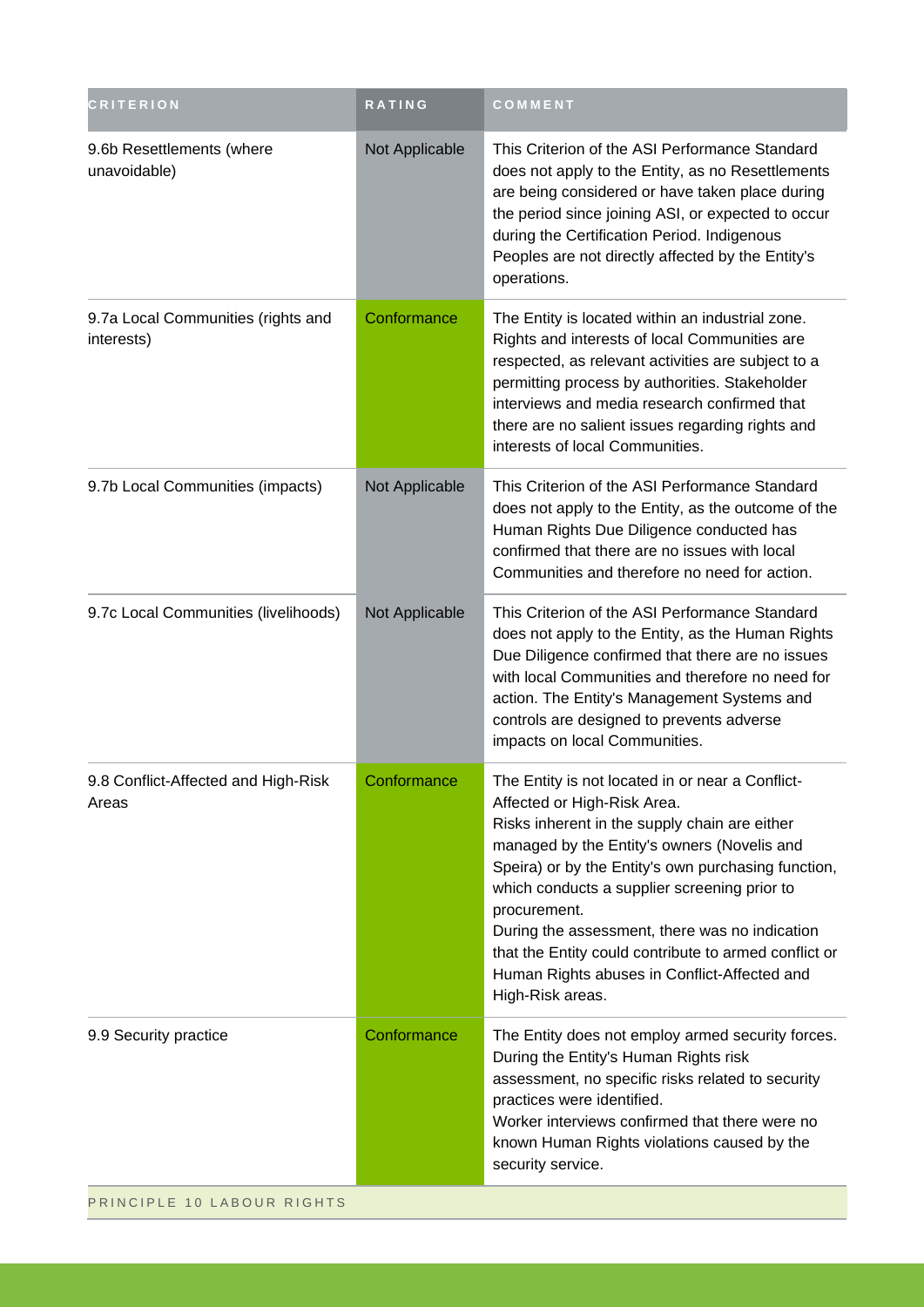| <b>CRITERION</b>                                                                                      | RATING         | COMMENT                                                                                                                                                                                                                                                                                                                                                                    |
|-------------------------------------------------------------------------------------------------------|----------------|----------------------------------------------------------------------------------------------------------------------------------------------------------------------------------------------------------------------------------------------------------------------------------------------------------------------------------------------------------------------------|
| 10.1a Freedom of Association and<br><b>Right to Collective Bargaining</b><br>(freedom of association) | Conformance    | As confirmed by interviews with worker<br>representatives, workers and management as<br>well as by document review, the Entity respects<br>the rights of Workers to participate in Worker<br>Unions, seek representation and join the works<br>council without interference. A freely elected<br>Worker representation is in place.                                        |
| 10.1b Freedom of Association and<br><b>Right to Collective Bargaining</b><br>(collective bargaining)  | Conformance    | The Entity does respect the right of Collective<br>Bargaining. Worker representatives and<br>management negotiated a comprehensive set of<br><b>Collective Bargaining Agreements.</b>                                                                                                                                                                                      |
| 10.1c Freedom of Association and<br><b>Right to Collective Bargaining</b><br>(alternative means)      | Not Applicable | This Criterion of the ASI Performance Standard is<br>not applicable to the Entity, as the right to<br>Freedom of Association and Collective Bargaining<br>is not restricted in the country where the Entity<br>operates.                                                                                                                                                   |
| 10.2a Child Labour (minimum age)                                                                      | Conformance    | The Entity has policies and practices in place to<br>prevent any form of Child Labour. Child Labour is<br>covered and prohibited by the Entity's Code of<br>Conduct. The youngest Workers (apprentices)<br>were 17 years old at the time of the audit.                                                                                                                     |
| 10.2b Child Labour (hazardous)                                                                        | Conformance    | Persons below 18 years are only hired as<br>apprentices, as confirmed by interviews and the<br>employee roster. Hazardous work is conducted by<br>these young Workers only as part of their<br>vocational education and under supervision.<br>School certificates are used to verify the age of<br>applicants. Child Labour is covered by the Entity's<br>Code of Conduct. |
| 10.2c Child Labour (worst forms)                                                                      | Conformance    | The Entity does neither use, nor support the use<br>of Child Labour and does not engage in or<br>support Worst Forms of Child Labour.                                                                                                                                                                                                                                      |
| 10.3a Forced Labour (human<br>trafficking)                                                            | Conformance    | The Entity does neither engage in, nor support the<br>use of Forced Labour. The Entity does not<br>engage in or support Human Trafficking, neither<br>directly nor through any employment or<br>recruitment agencies, as confirmed by interviews<br>and document review.                                                                                                   |
| 10.3b Forced Labour (deposits, fees,<br>advances)                                                     | Conformance    | The Entity does neither engage in, nor support the<br>use of Forced Labour. The Entity does not require<br>any form of deposit, recruitment fee or equipment<br>advance from Workers - neither directly nor<br>through employment or recruitment agencies, as<br>confirmed by interviews and document review.                                                              |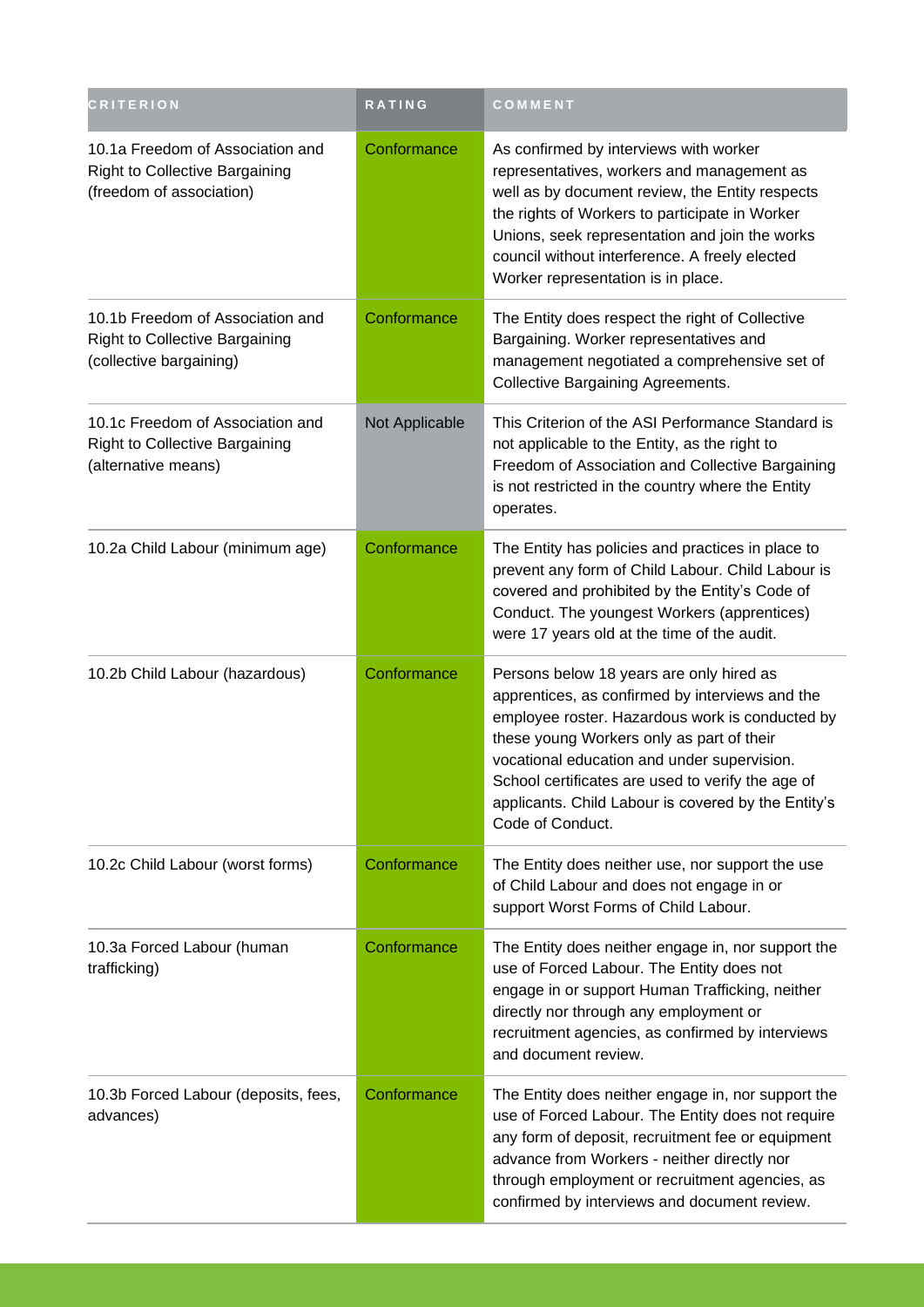| <b>CRITERION</b>                                                             | RATING      | COMMENT                                                                                                                                                                                                                                                                                                                                                                                                                                   |
|------------------------------------------------------------------------------|-------------|-------------------------------------------------------------------------------------------------------------------------------------------------------------------------------------------------------------------------------------------------------------------------------------------------------------------------------------------------------------------------------------------------------------------------------------------|
| 10.3c Forced Labour (migrant<br>workers)                                     | Conformance | The Entity does neither engage in, nor support the<br>use of Forced Labour. The Entity does not require<br>Migrant Workers to lodge deposits or security<br>payments, neither directly nor through<br>employment or recruitment agencies.                                                                                                                                                                                                 |
| 10.3d Forced Labour (debt bondage)                                           | Conformance | The Entity does neither engage in, nor support the<br>use of Forced Labour. The Entity does not hold<br>Workers in debt bondage or force them to work in<br>order to pay off a debt, as confirmed by interviews<br>and document review.                                                                                                                                                                                                   |
| 10.3e Forced Labour (freedom of<br>movement)                                 | Conformance | The Entity does neither engage in, nor support the<br>use of Forced Labour. The Entity does not<br>unreasonably restrict the freedom of movement of<br>Workers in the workplace, as confirmed by<br>interviews and a document review.<br>The Entity does not provide on-site housing.                                                                                                                                                     |
| 10.3f Forced Labour (retention of<br>identity papers, permits, certificates) | Conformance | The Entity does neither engage in, nor support the<br>use of Forced Labour. The Entity does not retain<br>original copies of Workers' identity papers, work<br>permits, travel documents or training certificates,<br>as confirmed by interviews and a document<br>review. Only copies of documents such as driving<br>licences and training certificates are kept in the<br>personnel files. Original documents are not kept<br>on file. |
| 10.3g Forced Labour (freedom to<br>terminate employment)                     | Conformance | The Entity does neither engage in, nor support the<br>use of Forced Labour. The Entity does not deny<br>Workers the freedom to terminate their<br>employment at any time without penalty, given<br>notice of reasonable length.                                                                                                                                                                                                           |
| 10.4 Non-Discrimination                                                      | Conformance | The Entity is committed to Non-Discrimination and<br>communicates this commitment internally. The<br>Entity does not engage in or support<br>Discrimination for the grounds mentioned in this<br>Criterion.                                                                                                                                                                                                                               |
| 10.5 Communication and<br>engagement                                         | Conformance | The Entity does ensure open communication and<br>direct engagement with Workers and their<br>representatives regarding working conditions and<br>resolution of workplace and compensation issues,<br>without threat of reprisal, intimidation or<br>harassment. Multiple communication channels are<br>implemented and Workers are encouraged to<br>speak up.                                                                             |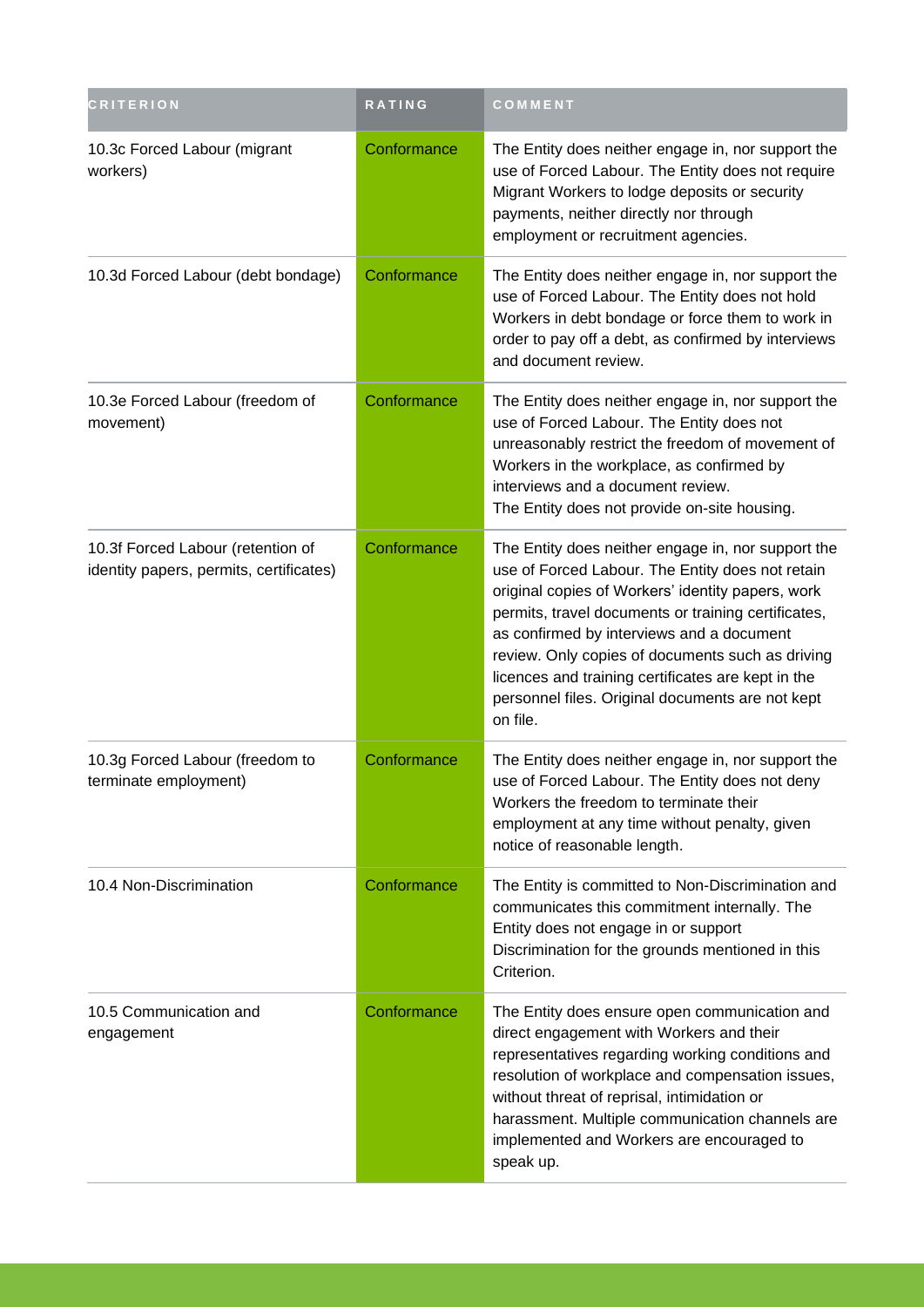| <b>CRITERION</b>                                                                        | RATING      | COMMENT                                                                                                                                                                                                                                                                                                            |
|-----------------------------------------------------------------------------------------|-------------|--------------------------------------------------------------------------------------------------------------------------------------------------------------------------------------------------------------------------------------------------------------------------------------------------------------------|
| 10.6 Disciplinary practices                                                             | Conformance | The Entity does neither engage in nor tolerate the<br>use of corporal punishment, mental or physical<br>coercion, harassment, and gender-based violence<br>including sexual harassment, or verbal abuse of<br>Workers.                                                                                             |
| 10.7a Remuneration (living wage)                                                        | Conformance | The Entity does respect the rights of Workers to a<br>living wage and ensures that wages paid for a<br>normal working week are substantially above the<br>legal minimum. Working Time, payment and leave<br>are negotiated in Collective Bargaining<br>Agreements. They are in line with the industry<br>standard. |
| 10.7b Remuneration (method of<br>payment)                                               | Conformance | The Entity's wage payments are timely, in legal<br>tender and fully documented (monthly payments<br>made via bank transfer, pay slips which are<br>understandable and contain all necessary details<br>regarding hours worked, Overtime, premiums and<br>deductions - e.g. for tax and social insurance).          |
| 10.8 Working Time                                                                       | Conformance | The Entity does comply with Applicable Law and<br>industry standards on Working Time, public<br>holidays and paid annual leave.<br>Working Time is part of the Collective Bargaining<br>Agreements and part of each employment<br>contract. A clock-in system is in place with<br>records kept on file             |
| PRINCIPLE 11 OCCUPATIONAL HEALTH AND SAFETY                                             |             |                                                                                                                                                                                                                                                                                                                    |
| 11.1a Occupational Health and<br>Safety (OH&S) Policy (policy)                          | Conformance | The Entity has an Occupational Health and Safety<br>Management System ISO 45001:2018, certified<br>by an accredited certification body. There have<br>been no non-conformances identified in recent<br>audits and recommendations have been<br>adequately addressed.                                               |
| 11.1b Occupational Health and<br>Safety (OH&S) Policy (workers and<br>visitors)         | Conformance | The Entity has an Occupational Health and Safety<br>Management System ISO 45001:2018, certified<br>by an accredited certification body. There have<br>been no non-conformances identified in recent<br>audits and recommendations have been<br>adequately addressed.                                               |
| 11.1c Occupational Health and<br>Safety (OH&S) Policy (applicable law<br>and standards) | Conformance | The Entity has an Occupational Health and Safety<br>Management System ISO 45001:2018, certified<br>by an accredited certification body. There have<br>been no non-conformances identified in recent<br>audits and recommendations have been<br>adequately addressed.                                               |